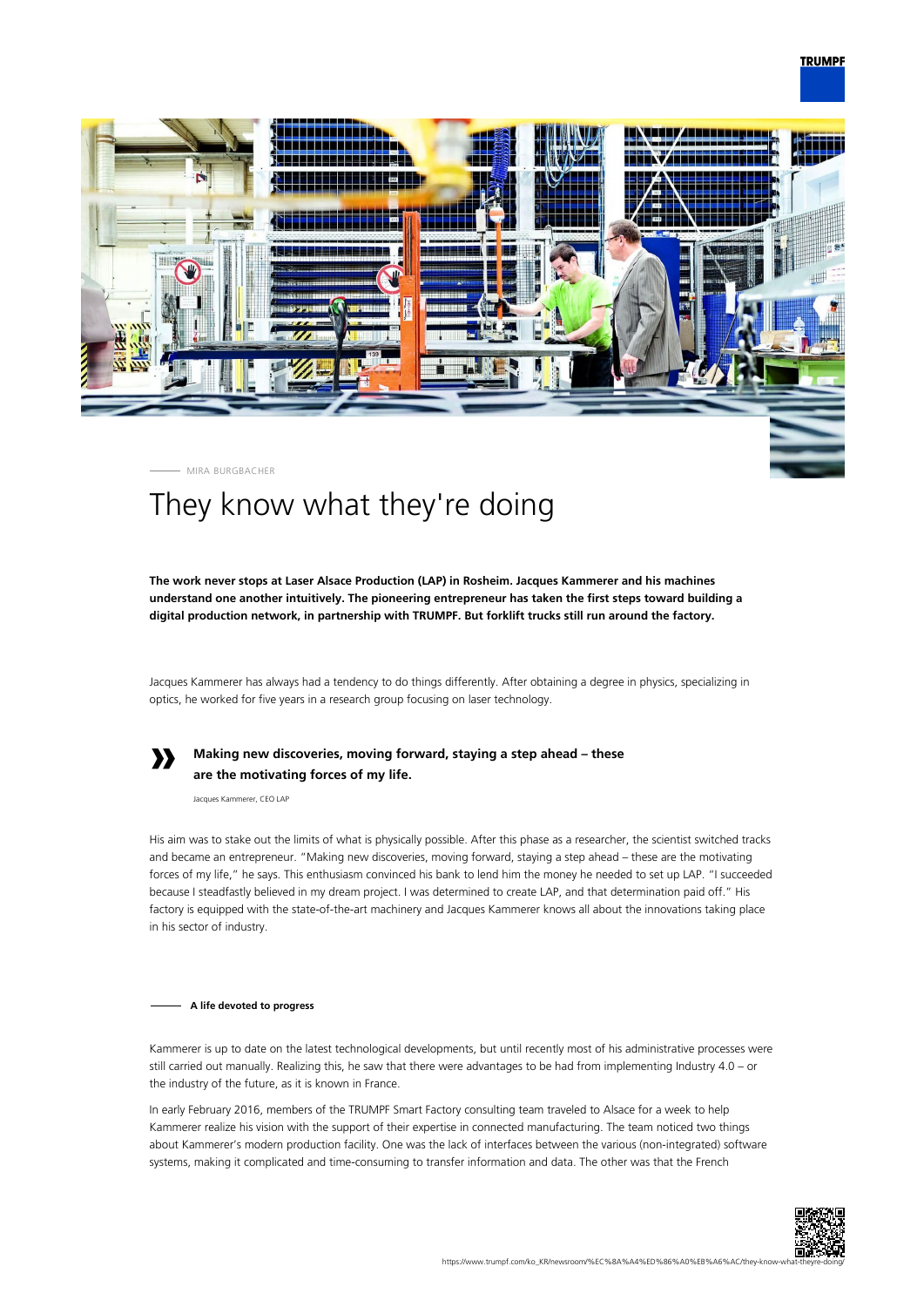company's production process resembled a black box: there was absolutely no information available about the current status of jobs or about capacity utilization. These are things that Kammerer now intends to change. "We have formulated tangible goals as part of a two-year plan, which is currently being implemented." An important point for him was that, as he says, "I don't want to have to become an IT expert." The solution is a TruTops Fab ERP system, which he is implementing as the first building block. It will be followed by other components of the TRUMPF TruConnect portfolio, such as the TruTops Boost programming system, a detailed planning tool and, at a later date, the AXOOM platform to allow the integration of suppliers.



CEO Jacques Kammerer, LAP, has taken the first steps toward building a digital production network.



The modern high-bay storage system is based on the latest advanced technology and was the first step toward digital connectivity. Suitably integrated software interfaces are now being added in gradual stages. (Picture: Niels Schubert)



To ensure digital connectivity runs smoothly, Jacques Kammerer needs employees with different skillsets. (Picture: Niels Schubert)

Contrary to what might be assumed, there are actually more people working at LAP than before: new positions have been created in the sales department, for example. This is because the distribution of functions has changed. Today, it takes just one person to operate three machines simultaneously. The machines know what they're doing. On the other hand, additional staff are employed in order acquisition. This reallocation was necessary, explains Kammerer, "because digital connectivity is only cost-effective if there are enough orders to make it worthwhile." Since he started using automated technology a year ago with two new machines and a storage system, he has managed to increase sales by 27 percent and the workforce has grown by 10 percent. He expects digital connectivity will bring an additional 15 percent of sales growth.

### **A good partnership**

The love of innovation that drives Jacques Kammerer does, however, call for a large measure of flexibility. The market is constantly changing – not only the machines but also the customers. "I don't know where we'll be in five years' time, but we're ready for anything and everything," says Kammerer.

He has a clear objective: to reduce manual interventions in the machining process to the strict minimum. The desired result can be realistically accomplished within two years – even if this seems a short time for such an ambitious plan. Jacques Kammerer describes TRUMPF as the perfect partner for this project, especially because of the software solutions and innovations like AXOOM: "I can get everything I need from a single source – machines, a storage system, software and the appropriate business platform. What's more, they're the best and most advanced machines on the market. The ideal fit for me and my demanding standards."